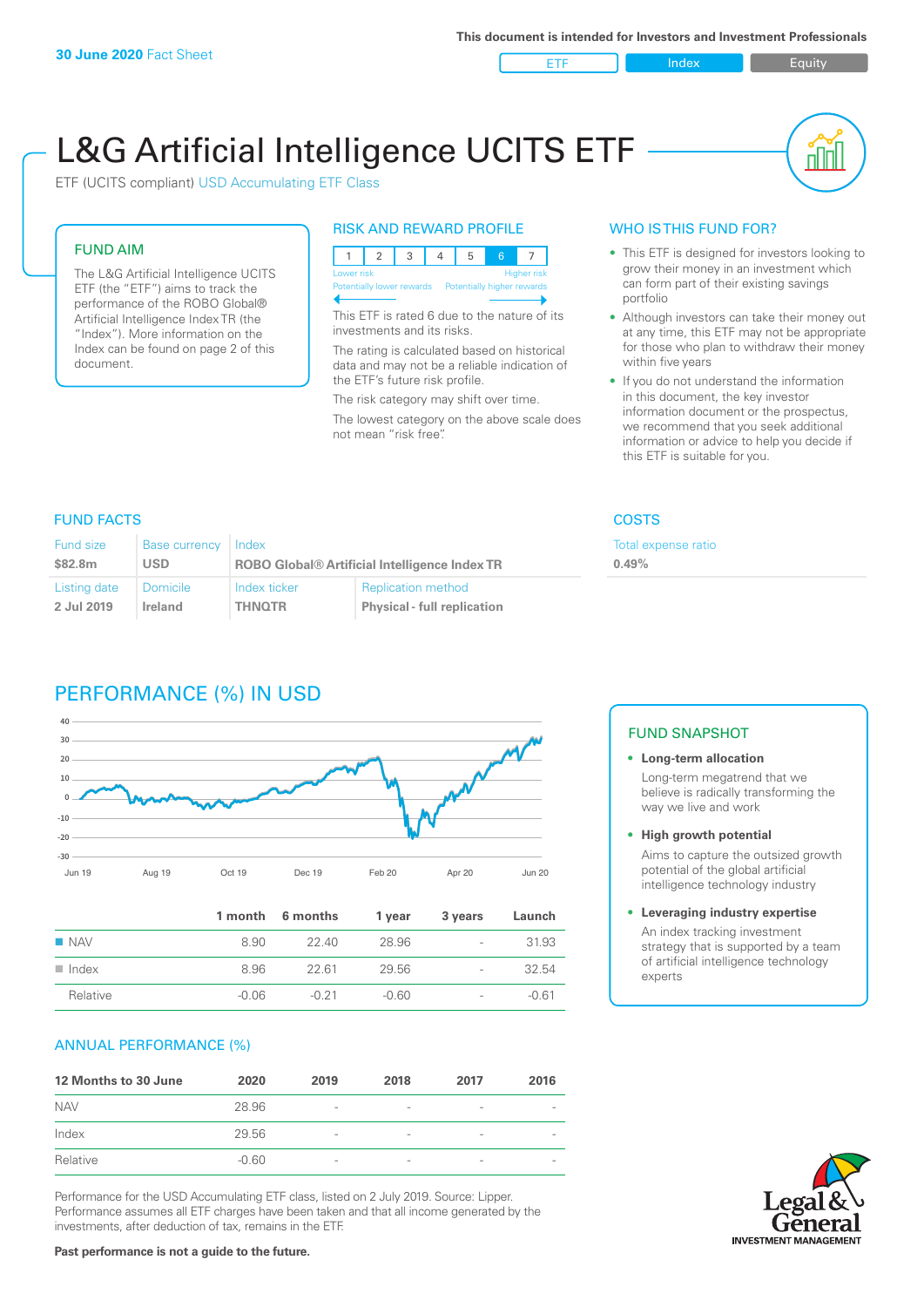# L&G Artificial Intelligence UCITS ETF

ETF (UCITS compliant) USD Accumulating ETF Class

### INDEX BREAKDOWN

The breakdowns below relate to the Index. The ETF's portfolio may deviate from the below. All data source LGIM unless otherwise stated. Totals may not sum to 100% due to rounding.



#### SECTOR (%)

| <b>Business Process</b>   | 16.3 |
|---------------------------|------|
| ■ Big Data/Analytics      | 13.0 |
| $\blacksquare$ Ecommerce  | 12.5 |
| ■ Semiconductor           | 12.1 |
| ■ Cloud Providers         | 100  |
| ■ Network & Security      | 9.1  |
| ■ Consumer                | 91   |
| ■ Cognitive Computing     | 67   |
| $\blacksquare$ Healthcare | 58   |
| $\Box$ Other              | 54   |
|                           |      |



| - - - -            | $\cup$ . $\sim$ |
|--------------------|-----------------|
| <b>EUR</b>         | 3.9             |
| $H$ HKD            | 1.8             |
| ■ AUD              | 1.6             |
| $\blacksquare$ GBP | 1.3             |
| $\blacksquare$ TWD | 0.9             |
| CNY                | 0.4             |
|                    |                 |
|                    |                 |

■ Top 10 constituents 18.1% Rest of Index 81.9% No. of constituents in Index 70

#### TOP 10 CONSTITUENTS (%)

| Spotify Technology      | 2 O |
|-------------------------|-----|
| Alteryx                 | 1.9 |
| Veeva Systems           | 19  |
| <b>Tencent Holdings</b> | 18  |
| Cloudflare A            | 18  |
| Nuance Communications   | 18  |
| Amazon                  | 18  |
| Microsoft               | 17  |
| Splunk                  | 17  |
| Salesforce com          | 17  |
|                         |     |

#### INDEX DESCRIPTION

The Index aims to track the performance of a basket of companies that have a distinct portion of their business and revenue derived from the field of Artificial Intelligence, and the potential to grow within this space through innovation and/or market adoption of their products and/or services.

The index is comprised of companies which are publicly traded on various stock exchanges around the world that are exposed to the "Artificial Intelligence" theme as defined by ROBO Global®. ROBO Global® created and maintains a unique database of companies across the globe that have a portion of their business and revenue associated with Artificial Intelligence and enabling technologies. The ROBO Global® Industry Classification currently identifies 11 subsectors of the Artificial Intelligence theme that present a suitable level of product and technology maturity to carry high growth and returns potential.

A company is only eligible for inclusion in the Index if it is of a sufficient size (determined by reference to the total market value of its shares) and it is sufficiently "liquid" ( a measure of how actively its shares are traded on a daily basis). Within the Index, companies are weighted according a modified AI-factor weighting scheme. The Index is rebalanced quarterly in March, June, September and December.

#### INVESTMENT MANAGER

GO ETF Solutions LLP is the investment manager for each of the exchange traded funds (ETFs) issued by Legal & General UCITS ETF Plc and is responsible for the day-to-day investment management decisions for this ETF. The team is highly experienced with respect to all aspects relating to the management of an ETF portfolio, including collateral management, OTC swap trading, adherence to UCITS regulations and counterparty exposure and monitoring.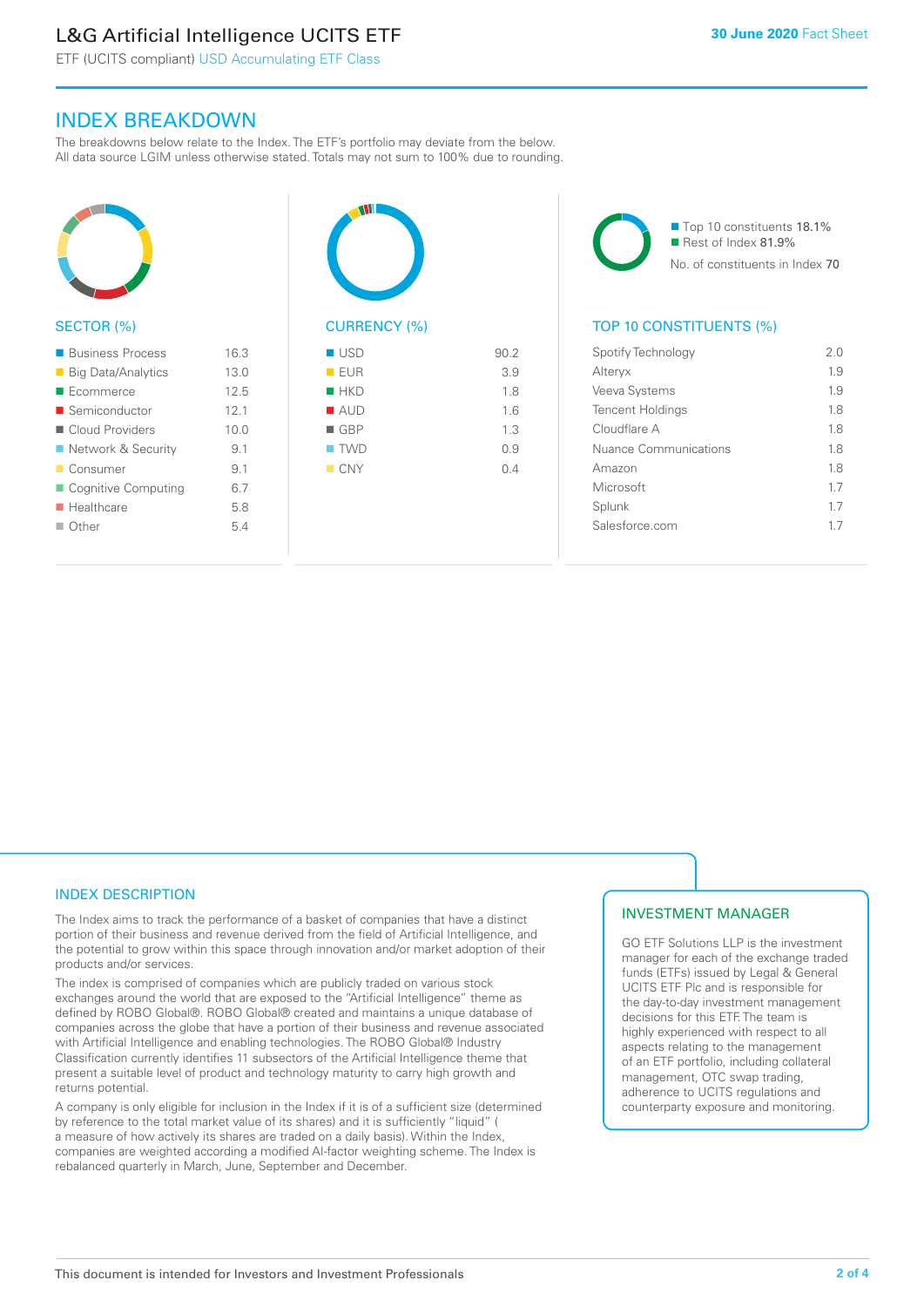# L&G Artificial Intelligence UCITS ETF

ETF (UCITS compliant) USD Accumulating ETF Class

#### KEY RISKS

- The value of an investment and any income taken from it is not guaranteed and can go down as well as up; you may not get back the amount you originally invested.
- Third party service providers (such as counterparties entering into financial derivative instruments with the ETF or the ETF's depositary) may go bankrupt and fail to pay money due to the ETF or return property belonging to the ETF.
- As the Index includes micro, small and medium-sized publicly traded companies, the ETF is subject to the risk that such companies may be more vulnerable to adverse business or economic events and greater and more unpredictable price changes than larger companies or the stock market as a whole.
- The ETF is subject to the risks associated with technology-focused companies and are particularly vulnerable to rapid developments in technology (which may leave their products out-of-date), government regulation and competition from domestic and foreign competitors who may have lower production costs. Such companies may also have difficulties establishing and maintaining patents, copyrights, trademarks and trade secrets relating to their products which could negatively affect their value.
- It may not always be possible to buy and sell ETF shares on a stock exchange or at prices closely reflecting the NAV.
- If the Index provider stops calculating the Index or if the ETF's license to track the Index is terminated, the ETF may have to be closed.

For more information, please refer to the key investor information document on our website Ø

#### TRADING INFORMATION

| <b>Exchange</b>           | <b>Currency ISIN</b> |                      | <b>SEDOL</b> | <b>Ticker</b> | <b>Bloomberg</b> |
|---------------------------|----------------------|----------------------|--------------|---------------|------------------|
| London Stock Exchange USD |                      | IE00BK5BCD43 BKF34R8 |              | AIAI          | AIAI I N         |
| London Stock Exchange GBX |                      | IE00BK5BCD43         | BKF39F1      | AIAG          | AIAG I N         |
| Borsa Italiana            | EUR                  | IE00BK5BCD43         | BKF3407      | AIAI          | AIAI IM          |
| Deutsche Börse            | EUR                  | IFOORK5BCD43         | BKF341 2     | XMI D         | XMI D GY         |
| <b>SIX Swiss Exchange</b> | CHE                  | IE00BK5BCD43         | BMG6975 AIAI |               | AIAI SW          |

The currency shown is the trading currency of the listing.



#### SPOTLIGHT ON LEGAL & GENERAL INVESTMENT MANAGEMENT

We are one of Europe's largest asset managers and a major global investor, with assets under management of £1,196.2 billion (as at 31 December 2019). We work with a wide range of global clients, including pension schemes, sovereign wealth funds, fund distributors and retail investors.

Source: LGIM internal data as at 31 December 2019. The AUM disclosed aggregates the assets managed by LGIM in the UK, LGIMA in the US and LGIM Asia in Hong Kong. The AUM includes the value of securities and derivatives positions.

#### COUNTRY REGISTRATION



#### AVAILABILITY

| ISA eligible                    | Yes |
|---------------------------------|-----|
| SIPP eligible                   | Yes |
| <b>UK Fund Reporting Status</b> | Yes |

#### TO FIND OUT MORE



Call **0345 070 8684**



Lines are open Monday to Friday 8.30am to 6.00pm. We may record and monitor calls. Call charges will vary.